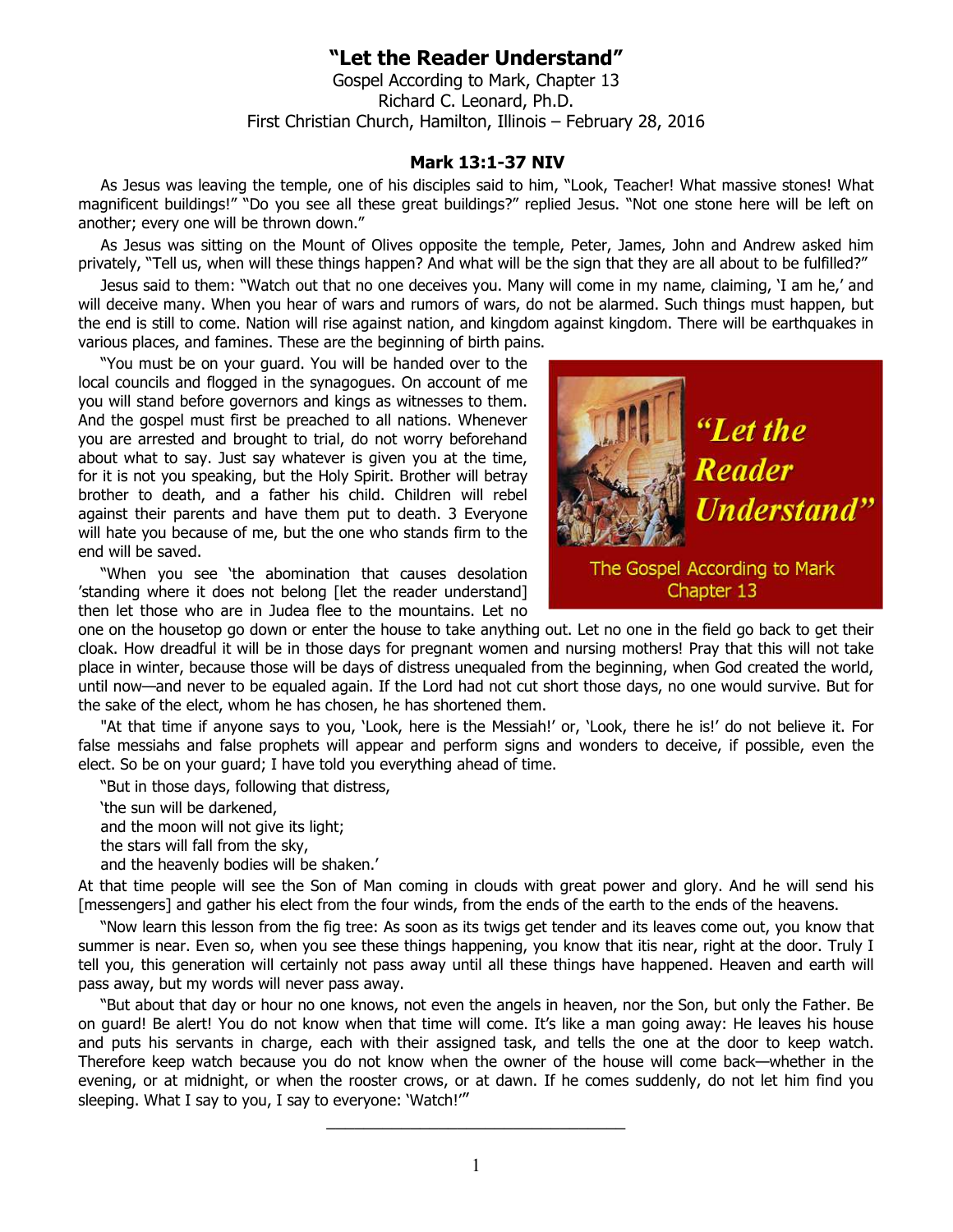In our trek through the Gospel According to Mark we now come to chapter 13, which records Jesus' conversation with his disciples about events to come. Scholars call this section the "Olivet Discourse," because most of the conversation takes place on the Mount of Olives, east of Jerusalem on the other side of the Kidron Valley, opposite the Temple. Matthew includes the Olivet Discourse in what we call his chapter 24, with additional material not found in Mark's account. As we have seen, Mark, the shortest of the four Gospels,



tends to abbreviate where the other Gospels often have a fuller account. Luke includes some of the material in his chapter 21, whereas John records other material from what we call "Holy Week" that isn't in the other three Gospels.

To understand all this we need to recall that the events of the week before Jesus' crucifixion and resurrection — and, indeed, all the events of Jesus' work in Galilee and Judea weren't written down till much later. Instead, people who were the eyewitnesses to what Jesus did told and retold their stories so that many believers became familiar with them. But each eyewitness remembered, or emphasized, different things about the events in Jesus' life  $-$  which is why each of the Gospel writers, who depended on these eyewitness reports,

tells his story in a different way. And today we're happy to have all these different reports, because if all we had was one version we would assume the early Christian leaders got together and established a standard "party line" account of Jesus. If they had done that, some of the items different witnesses reported would undoubtedly be lost to us.

Among certain groups of Christians today there's an intense interest in what preachers call the "end times," things that are supposed to happen at some future date when everything God plans for this world comes to a head. Because parts of the New Testament, like Jesus' Olivet Discourse or the Book of Revelation, might appear to be prophesying future events, teachers will scour the Bible for these hints of things to come and put them together into a connected scenario. Visiting another church several months ago, I heard a detailed account of what's supposed to happen in the coming "end times." Our interest in "Bible prophecy" is only

encouraged by what we see on the nightly news or read about on the Internet. World conditions are becoming so bad, many people feel, that God must be about to do something dramatic to wipe out the forces of evil and establish his rule of justice.

The Bible does present a vision for our future. For example, the prophet Habakkuk declares that "the earth will be filled with the knowledge of the glory of the LORD as the waters cover the sea" (Habakkuk 2:14). And our Bible ends with John the Revelator's vision of the city of God coming from heaven, and the Lord God and the Lamb dwelling with the people of God in a renewed earth where death and pain and injustice will be done away with. If we believe the Scriptures, this is where history is going. We all long for that



day when God's purpose will be realized and, as the apostle Paul says in his Letter to the Romans, "the creation itself will be liberated from its bondage to decay and brought into the freedom and glory of the children of God" (Romans 8:21). We anticipate that day when our Savior, Messiah Jesus, appears and "will transform our lowly bodies so that they will be like his glorious body," as Paul tells the Christians of Philippi (Philippians 3:21).

But I hope I don't disappoint you if I hold back from developing a detailed scenario of how all this is to come about, because I don't believe the Bible presents such a scenario. Well, then, Dr. Leonard, what about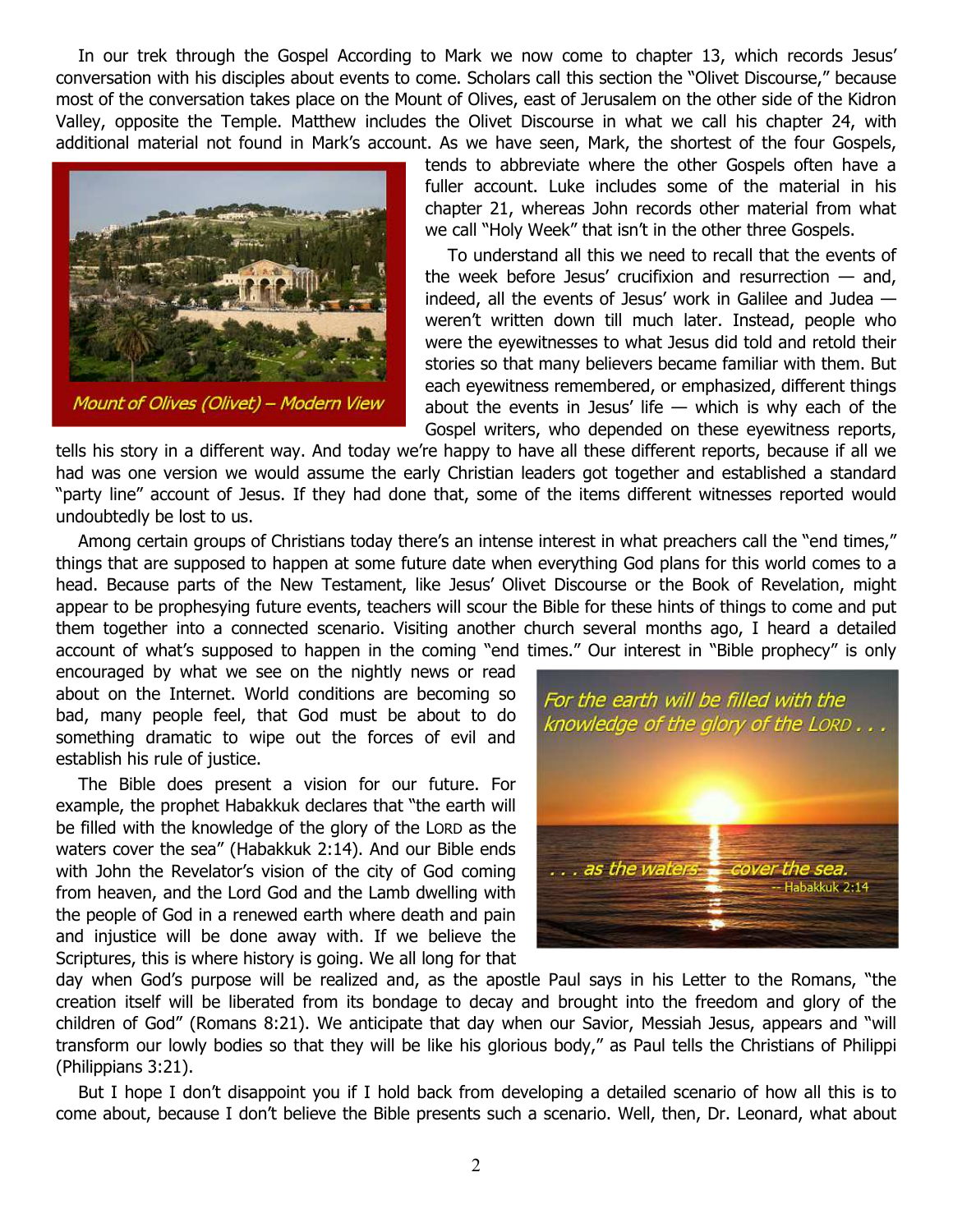the Olivet Discourse in Mark 13, where Jesus talks about things to come? I'm so glad you asked, because that's what we're talking about today.

Let's notice, first of all, how Mark 13 begins and ends. It begins with the disciples remarking to Jesus about the huge stones that were going into the building of the Jerusalem Temple. The construction of the Temple was begun by King Herod the Great before the birth of Jesus; it was still going on when Jesus and his disciples



Model of the Temple in the Time of the Gospels

visited Jerusalem some forty years later, and the work would continue for another three decades. So the disciples could not help but be impressed by this great project, one of the wonders of the Roman world. Jesus, however, isn't impressed because he knows that this building won't last very long. "It's all going to be torn down," he says. And when his disciples ask him, on the Mount of Olives, "When will this happen?" they're referring back to what Jesus has just said about the Temple, right then and there.

Now check out how Mark 13 ends. After describing things about to occur, Jesus cautions his disciples: "This generation will certainly not pass away until all these things have happened" (Mark 13:30). People living right

then, he suggests — including some of his disciples — will still be around when the things he's talking about take place. And then he tells his disciples, themselves, to "keep watch," to stay on the alert and look for the beginning of the events he's describing. So the Olivet Discourse begins and ends with a reference to things that will happen during the lifetime of the people to whom Jesus is speaking. That suggests, to me at least, that for the most part Jesus isn't dealing here with things that are going to happen 2,000 years or more later. He's talking about events that, from our perspective, have already occurred in New Testament times, during the first century.

When interpreting the Bible, I think  $-$  and you might disagree with me, but this is what I think  $-$  a good rule to follow is to ask, How did the people who first heard the words of Jesus, or his apostles, or the Hebrew prophets — how did *they* understand what was being said; what did it mean to *them?* We can certainly apply biblical teaching to ourselves, and the world we live in today, and we must do so. But first we have to ask what the words of Scripture meant to those who authored or spoke them, under the inspiration of the Spirit,

and what did their words mean to those to whom those words were first addressed. If we don't do that we're liable to miss the message, because the words of Scripture will just be filtered through our own cultural prejudices and presuppositions, and we'll misunderstand what God is saying. So, in the case of Mark 13, I would suggest that we have to hear Jesus' words through the ears of his disciples, first of all, and ask what they meant in their own environment. If Jesus is really talking about events in the far distant future, what he says wouldn't have applied to the people he was talking to. And that would certainly be "out of character" for Jesus, who doesn't mince words when speaking to the people he meets, but speaks directly to their situation.



Let's back up, then to the beginning of the Olivet

discourse, occasioned by Jesus' prediction about the Temple, that "not one stone here will be left on another; every one will be thrown down" (13:2). Revolution has been fermenting in the Jewish community because of resentment at being governed by a foreign power. But during this period the Roman military machine is invincible, and Jesus knows there's no hope of defeating it militarily. He has already told them that those bent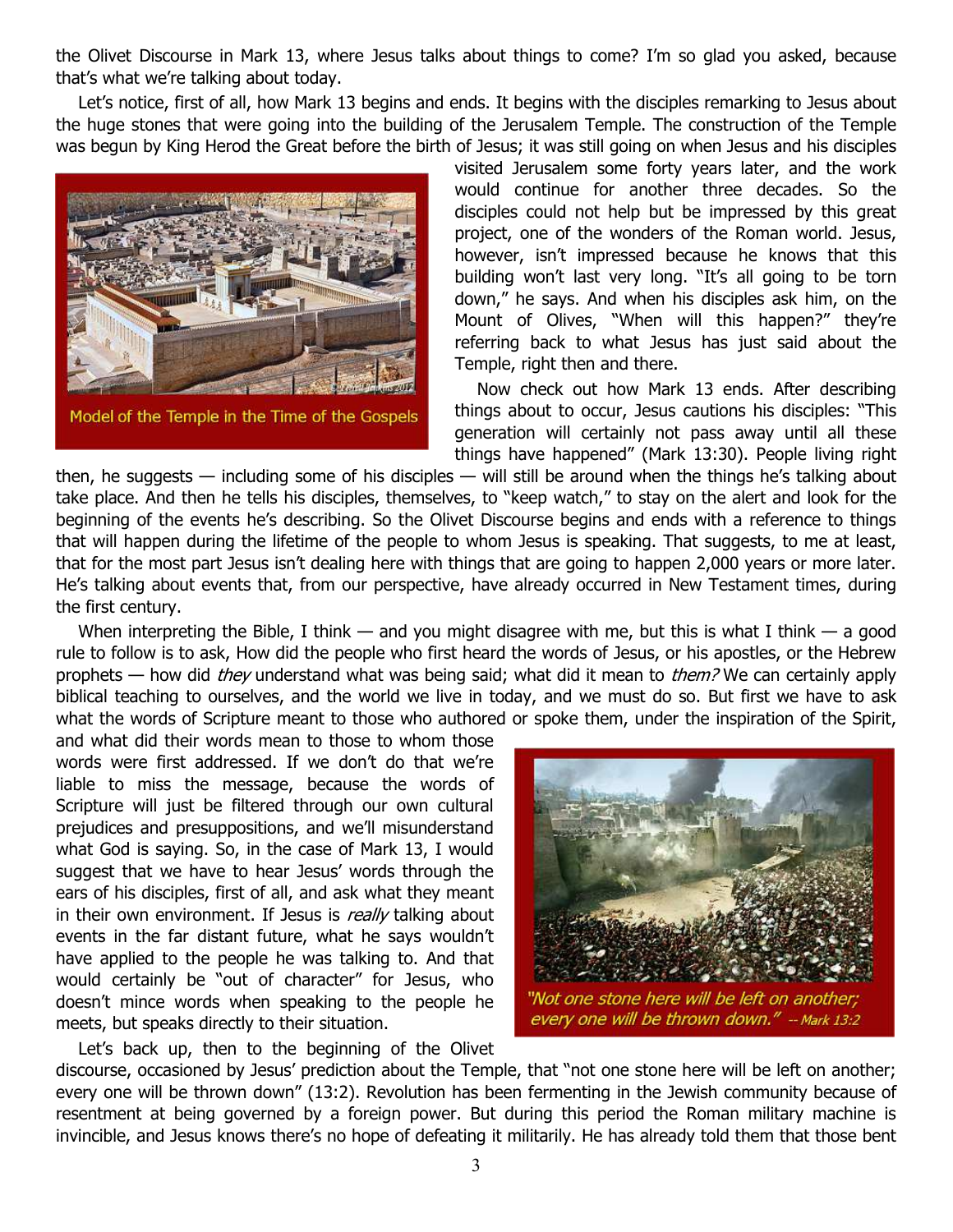on revolution need to rethink what they're doing; "Unless you repent," he warned them — repent of your misguided revolutionary fever — "you will perish" (Luke 13:5). The might of Caesar will eventually succumb to the advancing Christian faith, but not to any Jewish revolt. Indeed, in the year AD 70 the Roman armies, suppressing such a revolt, leveled the city of Jerusalem and destroyed Herod's beautiful Temple only a few short years after construction had ended. Jesus is talking about something that's going to take place in the relatively near future, because he sees what's happening in his Jewish community that has failed to respond to the message about the kingdom of God.

So Jesus warns his apostles about the things they will face in the coming days, those days after he has been raised and they will be carrying on his mission, preaching the gospel of the resurrection and the kingdom of God and bringing others into his church. They'll be hailed before courts — both Jewish and Roman — and be abused in synagogues. They'll be called to testify to Jesus and the resurrection before kings and high officials. At the same time, they'll be taking the message of the kingdom of God throughout the known world. And these are exactly the things we find the followers of Jesus doing when we read the Acts of the Apostles.



It won't be an easy time for Christian believers, Jesus tells them. Even close family members will turn them in to the authorities. If you're familiar with what goes on in Muslim communities today when someone converts to the Christian faith, you understand what Jesus' followers will be facing, because devout Jews in the ancient world were often just as adamant about rejecting a family member who, they believed, had deserted their faith.

Can we relate to this picture today? Some of our fellow believers are paying a high cost for their witness, both in our own nation and in other parts of the world. It's been estimated that more Christians died for their faith in the twentieth century than in all previous centuries combined, and the persecution continues. Christians have lived in the

Near East since New Testament times, but the spread of militant Islam has been wiping them out in Egypt, in Iraq, in Libya — driving them from their homes, driving them into exile, and in many cases executing them. China, North Korea, Indonesia, India and other nations have seen violent attacks against the followers of Jesus. In our own nation Christians who stand up for the clear teaching of Scripture have been taken to court, have lost their businesses, or have been hounded from the public square.

If we don't see these things so dramatically in our own community, consider what can happen in the family when friends and close relatives reject the values of our faith, and make it clear they have no place for God in their lives. They may not turn us in to the authorities, but by their words and their behavior they belittle our commitment to the work of God. I think we can relate to what the disciples were facing. With them, we need

to receive Jesus' word of assurance: "Everyone will hate you because of me, but the one who stands firm to the end will be saved" (Mark 13:13).

Jesus describes some of the conditions that will mark the decades to come, after his death and resurrection. He mentions false Messiahs who will appear. "If anyone says to you, 'Look, here is the Messiah!' or, 'Look, there he is!' do not believe it. For false messiahs and false prophets will appear and perform signs and wonders to deceive, if possible, even the elect" (13:21-22). Jesus was referring to what was almost a common occurrence during that time, for several figures did arise claiming to be Messiah. The last one was a man named Simon who, in the year 132, led a revolt against Rome. He took the title Simon



Simon bar Kochba Ruled Judea AD 132-135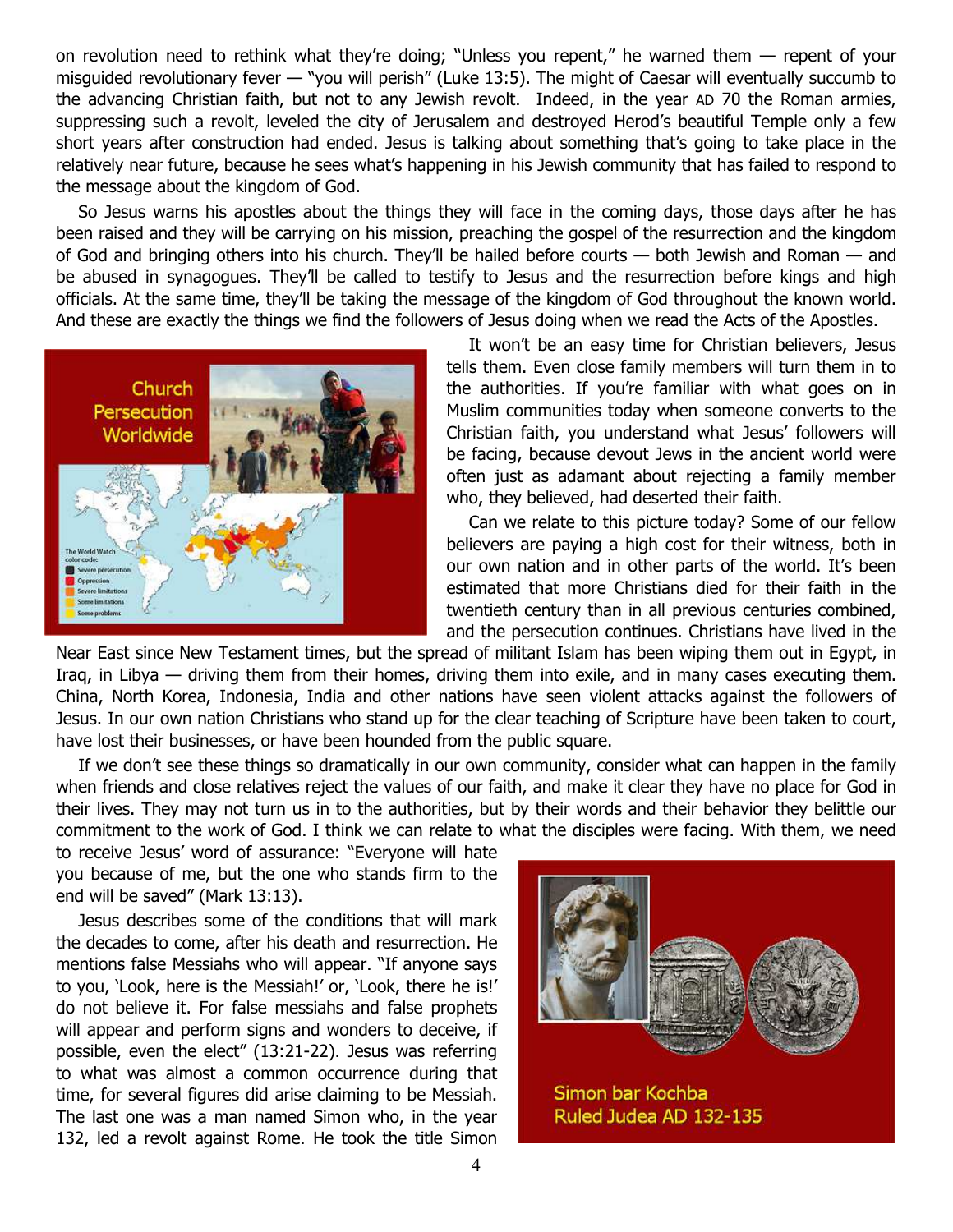bar Kochba or "son of the star," a name with Messianic overtones, and he actually ruled in Judea for three years — even minting his own coins — until the Romans defeated him in the year 135. Simon bar Kochba forced Jews to join his revolt, and persecuted those who were Christians when they refused to join him, just as Jesus had instructed his disciples: "Do not believe it."

Describing what was about to take place —wars, earthquakes, famine, false Messiahs — Jesus told the disciples, "Such things must happen, but the end is still to come" (13:7). If we follow the real scenario the Bible lays out — which isn't a very detailed one — "the end" will not come till the rule of God, the righteous way of his kingdom, has spread across the earth. But, once again, in what Jesus tells his disciples, we can hear a word for our own age. Especially during a presidential election season, it's tempting to look for one leader who will come to power and make everything right. Those who seek office may promise to do all sorts of good things  $-$  good things, at least, as *they* see them  $-$  but we need to remember the words of Jesus: "Do not believe it." One human leader, whether this one or that one, can't bring in the kind of world God wants us to enjoy. The only way that happens is when God's people take seriously their mission: to live in the resurrection life of Jesus, God's new creation — the life of mercy, and forgiveness, and humility, and justice. That kind of life, which Jesus inaugurated in his teaching and, especially, when he was raised from the dead, is partly available now for all who join with him. It will be fully realized at the end of days  $-$  but "the end is not yet."

Jesus gives his apostles some specifics about what it will be like when his prediction of the Temple's destruction is fulfilled:

"When you see 'the abomination that causes desolation' standing where it does not belong [let the reader understand] then let those who are in Judea flee to the mountains. Let no one on the housetop go down or enter the house to take anything out. Let no one in the field go back to get their cloak. How dreadful it will be in those days for pregnant women and nursing mothers! Pray that this will not take place in winter, because those will be days of distress unequaled from the beginning, when God created the world, until now—and never to be equaled again. If the Lord had not cut short those days, no one would survive. But for the sake of the elect, whom he has chosen, he has shortened them" (Mark 13:14-20).



Josephus, the first-century Jewish historian, paints a sorry picture of what happened in the final years of the Jewish revolt against Rome, the revolt that ended with the destruction of the Temple in AD 70. When the Judeans protested the Roman taxes and attacked Roman citizens, the Roman armies plundered the Temple and executed 6,000 people. Perhaps, when Jesus mentions "the abomination that causes desolation," he is referring to the eagle symbol on the Roman standards, which had been the cause of previous protests by the Jews. It's a quotation from Daniel 9:27, and Mark inserts a parenthetical comment, "Let the reader understand," indicating that he doesn't want to be too explicit about what Jesus is saying because his Gospel may find its way to Rome. "Be on your

guard," Jesus tells his followers; "I have told you everything ahead of time." (13:32). In his Olivet Discourse, Jesus is warning his disciples to be on the alert for these things and to get out of Judea as quickly as possible when they start happening. History records that the Christians of Jerusalem did exactly that, and fled across the Jordan to the city of Pella.

We've tried to show how what Jesus tells his disciples in the Olivet Discourse related specifically to events that were about to occur in the first century. Still, it appears that Jesus is looking beyond those events to the time of his coming. These are his words:

"But in those days, following that distress, 'the sun will be darkened, and the moon will not give its light; the stars will fall from the sky, and the heavenly bodies will be shaken.' At that time people will see the Son of Man coming in clouds with great power and glory. And he will send his angels and gather his elect from the four winds, from the ends of the earth to the ends of the heavens" (Mark 13:24-27).